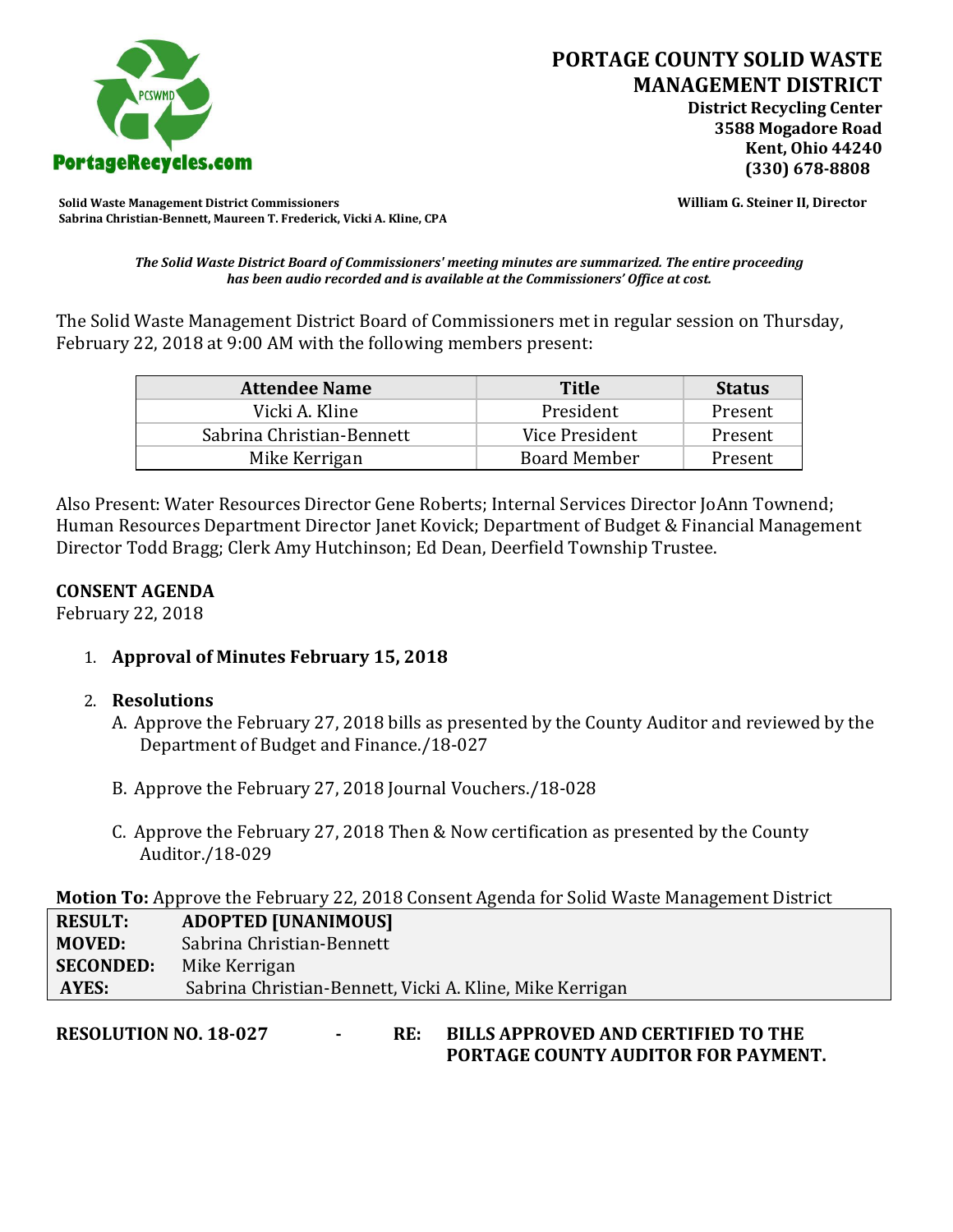It was moved by Sabrina Christian-Bennett, seconded by Mike Kerrigan that the following resolution be adopted:

- **RESOLVED,** that the bills were approved and certified to the County Auditor for payment, contingent upon the review of the Portage County Department of Budget and Financial Management, Department of Internal Services or other designee on February 27, 2018 in the total payment amount of **\$18,565.90 for Funds 8300- 8399** as set forth in the Accounts Payable Warrant Report on file in the office of the Portage County Auditor; and be it further
- **RESOLVED,** that the District Board of Commissioners finds and determines that all formal actions of this Board concerning and relating to the adoption of this resolution were taken in an open meeting of this Board and that all deliberations of this Board that resulted in those formal actions were in meeting open to the public in compliance with the law including Section 121.22 of the Ohio Revised Code.

Roll call vote as follows:

| Vicki A. Kline, Yea; | Sabrina Christian-Bennett, Yea; |  | Mike Kerrigan, Yea; |  |
|----------------------|---------------------------------|--|---------------------|--|
| $\frac{1}{2}$        | --                              |  |                     |  |

**RESOLUTION NO. 18-028 - RE: APPROVAL OF JOURNAL VOUCHERS/ENTRIES.**

It was moved by Sabrina Christian-Bennett, seconded by Mike Kerrigan that the following Resolution be adopted:

**WHEREAS,** the Ohio Revised Code requires that warrants be approved by the District Board of Commissioners for the Portage County Solid Waste Management District prior to their issuance, and **WHEREAS,** there are other similar financial transactions defined as journal vouchers/entries that are dissimilar in that they are used to pay for charges for services from one county department and/or fund to another department and/or fund and thus are processed in lieu of issuing a warrant, and **WHEREAS,** the Journal Vouchers/Entries are submitted by the Solid Waste Management District Director for review by the District Board of Commissioners; now therefore

| 02/27/18 | 830 | \$29.61    |
|----------|-----|------------|
| 02/27/18 | 828 | 513.28     |
| 02/27/18 | 827 | 408.25     |
| 02/27/18 | 709 | 174.03     |
| 02/27/18 | 708 | 51.65      |
| Total    |     | \$1,176.82 |

be it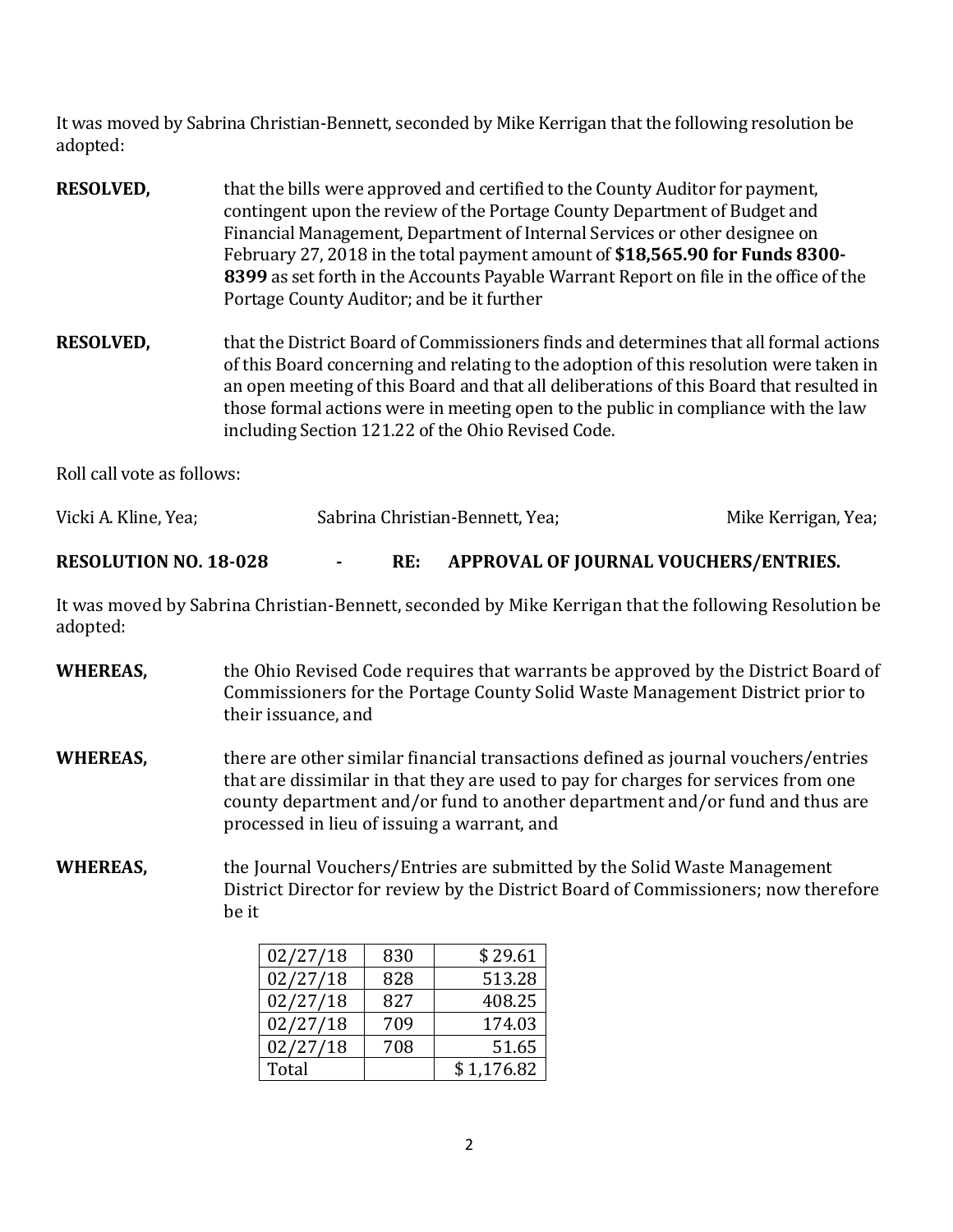| <b>RESOLVED,</b>           | that the District Board of Commissioners approves the attached Journal<br>Vouchers/Entries, and be it further                                                                                                                                                                                                                                                                                                          |                     |
|----------------------------|------------------------------------------------------------------------------------------------------------------------------------------------------------------------------------------------------------------------------------------------------------------------------------------------------------------------------------------------------------------------------------------------------------------------|---------------------|
| <b>RESOLVED,</b>           | that the District Board of Commissioners finds and determines that all formal<br>actions of this Board concerning and relating to the adoption of this resolution<br>were taken in an open meeting of this Board and that all deliberations of this<br>Board that resulted in those formal actions were in meeting open to the public in<br>compliance with the law including Section 121.22 of the Ohio Revised Code. |                     |
| Roll call vote as follows: |                                                                                                                                                                                                                                                                                                                                                                                                                        |                     |
| Vicki A. Kline, Yea;       | Sabrina Christian-Bennett, Yea;                                                                                                                                                                                                                                                                                                                                                                                        | Mike Kerrigan, Yea; |

**RESOLUTION NO. 18-029 - RE: ACCEPTANCE OF THEN AND NOW CERTIFICATIONS FOR PAYMENT.**

It was moved by Sabrina Christian-Bennett, seconded by Mike Kerrigan that the following resolution be adopted:

| <b>WHEREAS,</b>            | Ohio Revised Code Section 5705.41 (D)(1) authorizes the expenditure of moneys,<br>provided a certificate of the County Auditor is supplied stating that there was at the<br>time of the making of such contract or order and at the time of the execution of such<br>certificate a sufficient sum appropriated for the purpose of such contract and in the<br>treasury or in process of collection to the credit of an appropriate fund free from any<br>previous encumbrances (Then and Now Certification), and |                     |
|----------------------------|------------------------------------------------------------------------------------------------------------------------------------------------------------------------------------------------------------------------------------------------------------------------------------------------------------------------------------------------------------------------------------------------------------------------------------------------------------------------------------------------------------------|---------------------|
| <b>WHEREAS,</b>            | the Then and Now Certification is recommended by the State Auditor's Office, the<br>Portage County Auditor's Office, and the Portage County Prosecutor's Office, and                                                                                                                                                                                                                                                                                                                                             |                     |
| <b>WHEREAS,</b>            | a listing of expenditures, attached hereto as Exhibit "A" and incorporated herein by<br>reference, has been certified by the County Auditor according to Ohio Revised Code<br>section 5705.41 (D)(1); now therefore be it                                                                                                                                                                                                                                                                                        |                     |
| <b>RESOLVED,</b>           | that the expenditures listed herein are properly certified by the County Auditor in<br>the amount of \$10,118.29 dated February 27, 2018 as set forth in Exhibit "A" shall<br>be paid; and be it further                                                                                                                                                                                                                                                                                                         |                     |
| <b>RESOLVED,</b>           | that the District Board of Commissioners finds and determines that all formal actions<br>of this Board concerning and relating to the adoption of this resolution were taken in<br>an open meeting of this Board and that all deliberations of this Board that resulted in<br>those formal actions were in meeting open to the public in compliance with the law<br>including Section 121.22 of the Ohio Revised Code.                                                                                           |                     |
| Roll call vote as follows: |                                                                                                                                                                                                                                                                                                                                                                                                                                                                                                                  |                     |
| Vicki A. Kline, Yea;       | Sabrina Christian-Bennett, Yea;                                                                                                                                                                                                                                                                                                                                                                                                                                                                                  | Mike Kerrigan, Yea; |